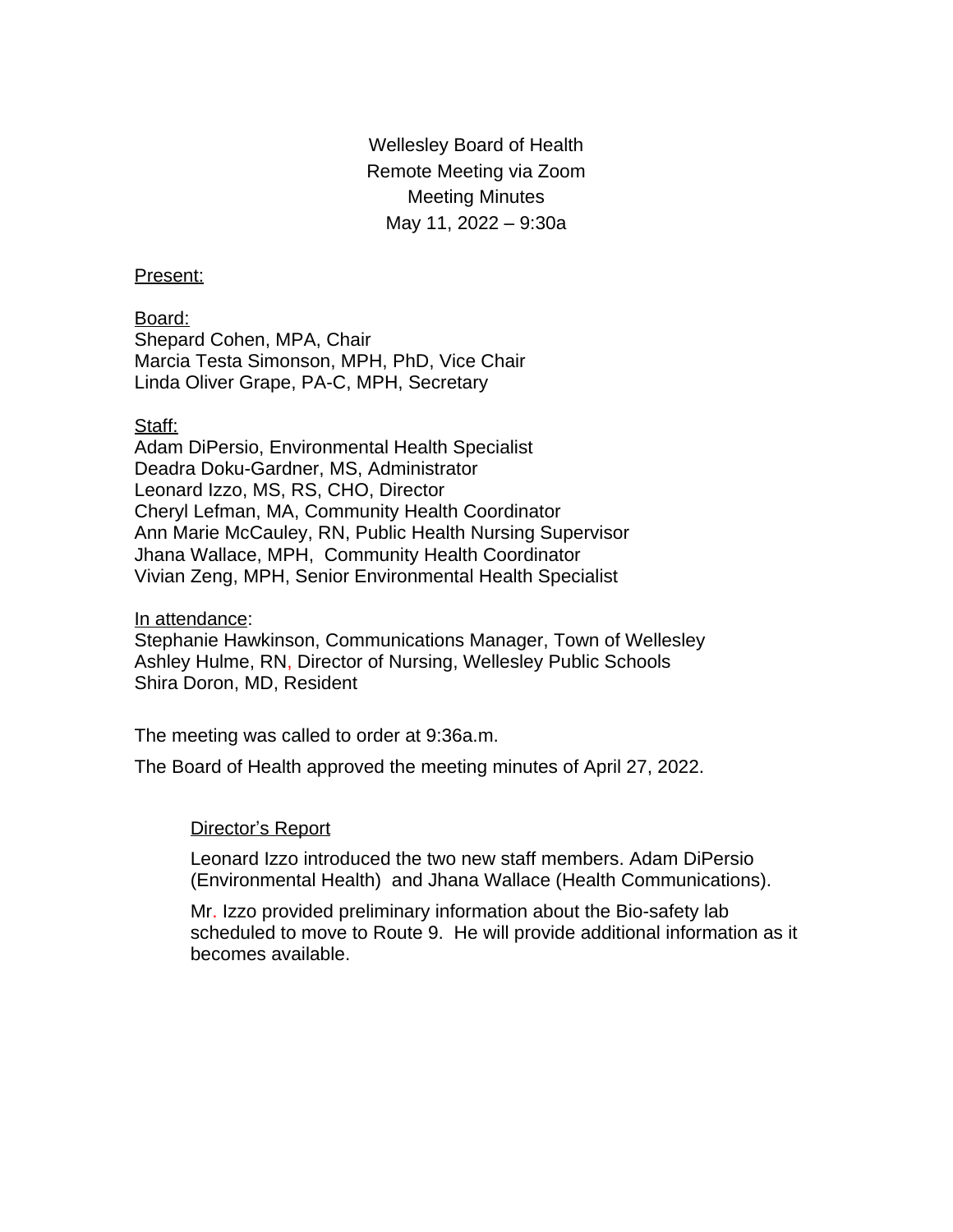# 1. Administration

a) Announcements – Communications Manager

Stephanie Hawkinson announced that she will be leaving her position in Wellesley in the next week.

## 2. Community Health

a) COVID update

Ann Marie McCauley reported that the number of COVID cases are remaining steady. Ms. McCauley compared the last week of April as averaging 18 cases per day with a third of these being college cases. Today the average is 15 cases per day. Ms. McCauley reported that these are PCR reported tests and that the actual number of cases is higher as home testing is not reported.

In addition to COVID cases, Ms McCauley noted that she has a fair amount of reported influenza in children.

Shira Doron reported on the status of covid cases and hospitalization at Tufts New England Medical Center. She reported that there are more employees with Covid. Dr Doron reported that the new variants make it are hard to predict what is coming next.

Linda Oliver Grape reported that there is no shortage of anti-viral medications available in the Commonwealth. She elaborated those antiviral mediations are an option and should be used early on after diagnosis.

Linda Oliver Grape inquired about wastewater testing. Leonard Izzo reported that he has discussed this with the DPW and cost is associated with the testing. It does not appear that the state will offer financial assistance.

b) COVID Vaccine Clinics

Ann Marie McCauley reported on upcoming COVID clinics. One is scheduled for Thursday May 12, 2022. This clinic is fully booked

Another clinic is scheduled for next week for May  $17<sup>th</sup>$  and was intended for town Town of Wellesley employees however interest has been lacking so it was opened to the public.

c) Mental Health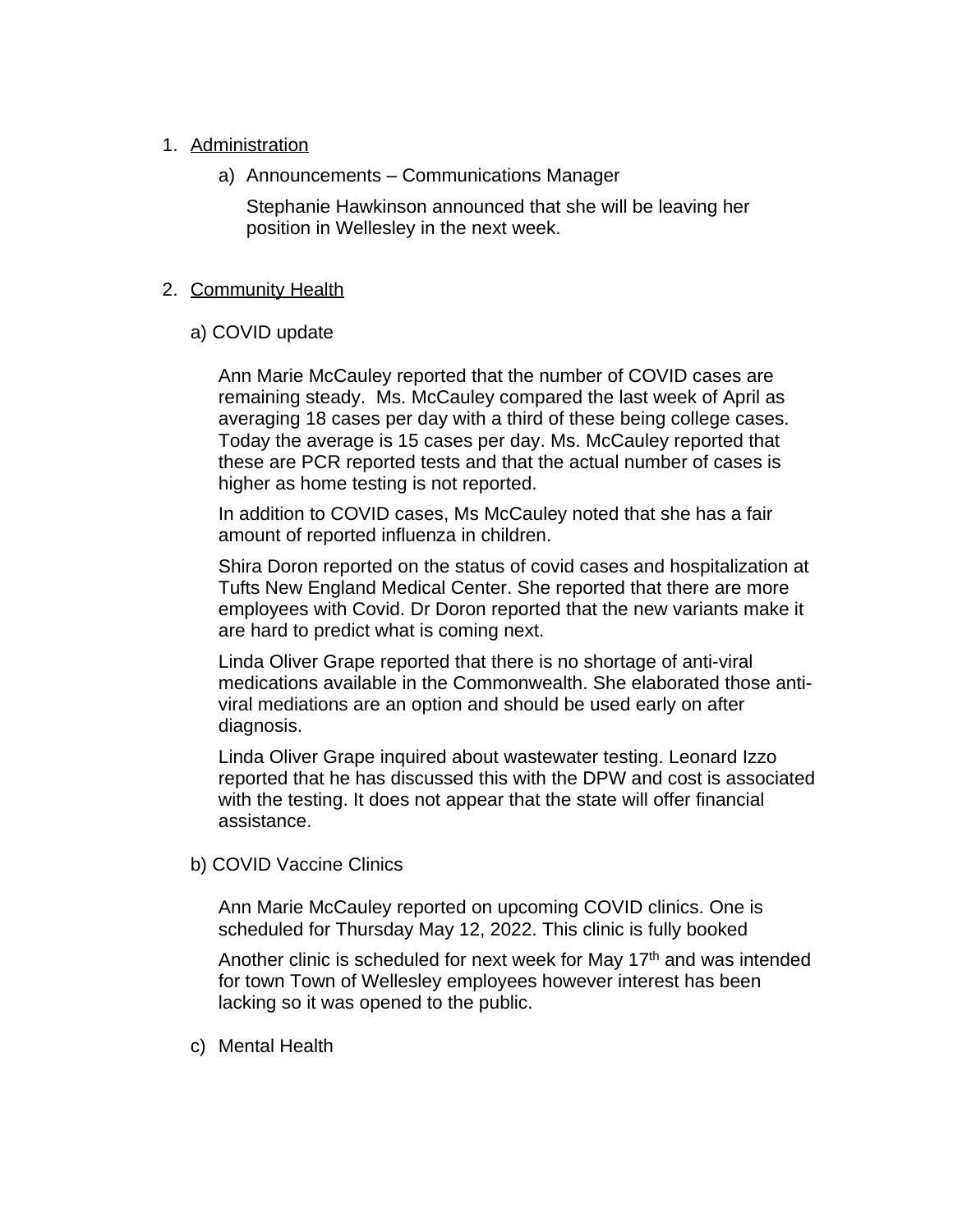Joyce Saret and Wanda Alvarez reported that May is Mental Health Awareness month. Ms. Saret reported on programming that was recently offered on depression and awareness and how to speak to your teen. Next week programming is planned on mental health and nutrition. The suicide awareness display is at the library.

Ms. Saret reported that the results from the substance abuse survey have been received. She will review the data and report back on her findings.

d) FY23 HRS contract

Shep Cohen reported that he has sent the first revisions of the HRS FY23 contract.

e) Wellesley Public Schools (WPS) Update

Ashely Hulme reported that the schools have updated the way in which they report cases. The school reporting dashboard after April 15 is now accurate. Ms Hulme reported that there is an average of 10 positive COVID cases a day in the schools.

Ms Hulme reported that there is a general concern about bringing masks back. Currently mask wearing is optional. The WPS will be mandating masks for indoor events. Ann Marie McCauley reported that if someone is concerned that they should protect themselves with a mask. People need to take responsibility for themselves and their family.

#### 2. Environmental Health

a) Food Establishment Updates

Vivian Zeng reported that the Laughing Monk Café opened and there are several other new establishments expected to open in the next few weeks.

b) Pools and Camps

Vivian Zeng reported that seasonal pools are re-opening and camp binders were due this past week.

c) Body Art

Vivian Zeng reported two new body art establishment applications are being submitted. One will require a variance request for a handwashing